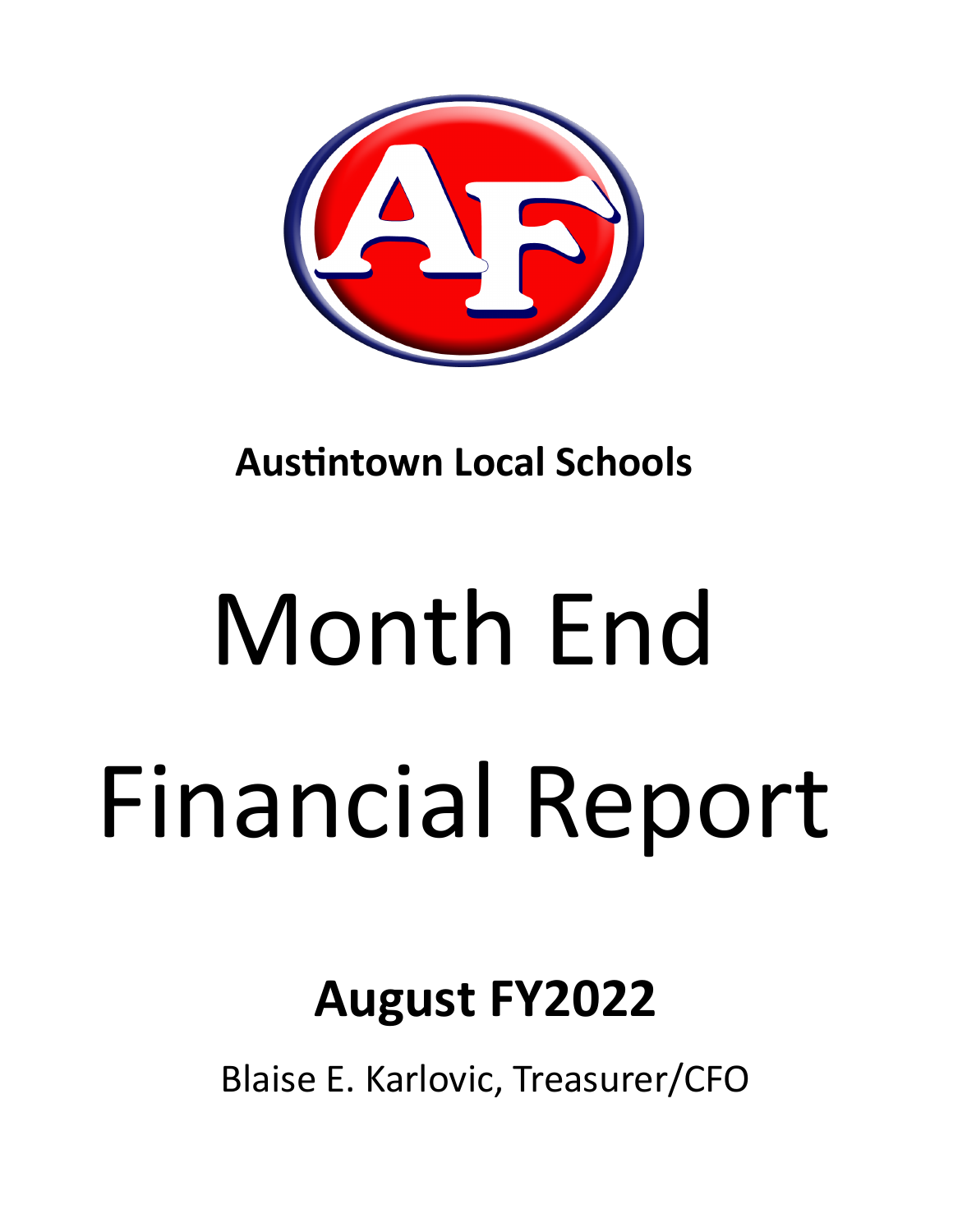#### **AUSTINTOWN LOCAL SCHOOL DISTRICT MONTH END REPORT FOR AUGUST FISCAL YEAR 2022 CASH POSITION REPORT**

|             |                                         |    |                     |    | FISCAL YEAR 2022                  |                              |                  |      | FISCAL YEAR 2022     |      |                     |    |                                                  |      |                          |    |                     |
|-------------|-----------------------------------------|----|---------------------|----|-----------------------------------|------------------------------|------------------|------|----------------------|------|---------------------|----|--------------------------------------------------|------|--------------------------|----|---------------------|
|             |                                         |    | <b>JULY 1, 2021</b> |    | <b>MONTH TO DATE</b>              | FISCAL YEAR 2022             |                  |      | <b>MONTH TO DATE</b> |      | FISCAL YEAR 2022    |    |                                                  |      | <b>OUTSTANDING</b>       |    | <b>UNENCUMBERED</b> |
| <b>FUND</b> | <b>FUND DESCRIPTION</b>                 |    | <b>CASH BALANCE</b> |    | <b>RECEIPTS</b>                   | <b>RECEIPTS</b>              |                  |      | <b>EXPENDITURES</b>  |      | <b>EXPENDITURES</b> |    | <b>CASH BALANCE</b>                              |      | <b>ENCUMBRANCES</b>      |    | <b>CASH BALANCE</b> |
|             |                                         |    |                     |    |                                   | <b>GENERAL FUND</b>          |                  |      |                      |      |                     |    |                                                  |      |                          |    |                     |
|             | 001 GENERAL FUND                        |    | $$13,879,600.39$ \$ |    | 8,533,114.71 \$ 11,876,218.34 \$  |                              |                  |      | 3,758,077.76 \$      |      |                     |    | 7,217,777.24 \$ 18,538,041.49 \$ 2,891,879.37 \$ |      |                          |    | 15,646,162.12       |
|             |                                         |    |                     |    |                                   | <b>DEBT SERVICE FUND</b>     |                  |      |                      |      |                     |    |                                                  |      |                          |    |                     |
|             | 002 BOND RETIREMENT                     |    | \$3,586,200.64\$    |    | 1,061,000.00 \$                   |                              | 1,299,000.00 \$  |      | 1,114,910.10 \$      |      |                     |    | 859,436.41 \$ 4,025,764.23 \$ 2,635,626.16 \$    |      |                          |    | 1,390,138.07        |
|             |                                         |    |                     |    | <b>CAPITAL IMPROVEMENT FUNDS</b>  |                              |                  |      |                      |      |                     |    |                                                  |      |                          |    |                     |
|             | 003 PERMANENT IMPROVEMENT               |    | \$2,958,803.52\$    |    |                                   | Ś.                           |                  | -\$  | 277,202.37 \$        |      | 305,602.37 \$       |    | 2,653,201.15 \$                                  |      | 762,483.84 \$            |    | 1,890,717.31        |
|             | 004 BUILDING                            |    | 125,713.75 \$       |    |                                   |                              |                  | Ś    |                      | \$   |                     |    | 125,713.75 \$                                    |      |                          | Ŝ. | 125,713.75          |
|             | 070 CAPITAL PROJECTS                    |    | \$3,218,124.25 \$   |    |                                   |                              |                  |      |                      | \$   |                     | S  | 3,218,124.25 \$                                  |      |                          | \$ | 3,218,124.25        |
|             | TOTAL CAPITAL IMPROVEMENT FUNDS         |    | \$6,302,641.52\$    |    |                                   |                              |                  |      | 277,202.37 \$        |      | 305,602.37 \$       |    | 5,997,039.15 \$                                  |      | 762,483.84 \$            |    | 5,234,555.31        |
|             |                                         |    |                     |    |                                   | <b>SPECIAL REVENUE FUNDS</b> |                  |      |                      |      |                     |    |                                                  |      |                          |    |                     |
|             | 006 FOOD SERVICE                        | Ś. | 716,690.95 \$       |    | 12,673.95 \$                      |                              | 43,246.11 \$     |      | 149,202.48 \$        |      | 244,676.81 \$       |    | 515,260.25 \$                                    |      | 773,538.90 \$            |    | (258, 278.65)       |
|             | 018 PUBLIC SCHOOL SUPPORT               |    | 176,171.09 \$       |    | $5,938.00$ \$                     |                              | $6,652.73$ \$    |      | $2,395.22$ \$        |      | $3,104.22$ \$       |    | 179,719.60 \$                                    |      | 7,065.25 \$              |    | 172,654.35          |
|             | 019 OTHER GRANT                         |    | 167,916.88 \$       |    |                                   | \$                           |                  | S.   | 11,885.01 \$         |      | 11,885.01 \$        |    | 156,031.87 \$                                    |      | $5,911.90$ \$            |    | 150,119.97          |
|             | 034 OSFC PROJ-.5 MILLS MAINTENANCE FUND |    | 3,521,355.08 \$     |    | 99,000.00                         | - \$                         | 121,000.00 \$    |      | 1,875.00 \$          |      | $3,103.82$ \$       |    | 3,639,251.26 \$                                  |      | 49,759.17 \$             |    | 3,589,492.09        |
|             | 300 DISTRICT MANAGED ACTIVITY           |    | 189,320.02 \$       |    | 51,550.96 \$                      |                              | 64,297.24 \$     |      | 25,554.68 \$         |      | 55,161.84 \$        |    | 198,455.42 \$                                    |      | 90,468.90 \$             |    | 107,986.52          |
|             | 451 NETWORK CONNECTIVITY                |    |                     |    |                                   | Ś                            |                  |      |                      | Ś    |                     |    |                                                  |      |                          | Ŝ  |                     |
|             | 467 STUDENT SUCCESS AND WELLNESS        |    |                     | \$ |                                   | Ś                            |                  |      |                      | Ś    |                     |    |                                                  |      |                          | Ŝ  |                     |
|             | 499 MISCELLANEOUS STATE GRANT FUND      |    | 1,458.29            |    |                                   | S                            |                  |      |                      |      |                     |    | 1,458.29 \$                                      |      |                          |    | 1,458.29            |
|             | 507 ESSER FEDERAL RELIEF FUND           |    | $(426, 289.74)$ \$  |    | 71,405.13                         | -Ś                           | 619,712.66       |      | 488,965.37           | - Ś  | 660,078.99          |    | $(466, 656.07)$ \$                               |      | 472,620.60 \$            |    | (939, 276.67)       |
|             | 510 CORONA VIRUS RELIEF FUND            |    |                     | -Ś |                                   | \$                           |                  | S    | $1,002.75$ \$        |      | $2,005.50$ \$       |    | $(2,005.50)$ \$                                  |      | 12,891.60 \$             |    | (14,897.10)         |
|             | 516 FY19 Title VI-B                     |    | $(41,791.73)$ \$    |    |                                   | Ś                            | 79,694.03 \$     |      | 13,871.06 \$         |      | 104,199.07 \$       |    | $(66, 296.77)$ \$                                |      | $\overline{\phantom{a}}$ | Ŝ  | (66, 296.77)        |
|             | 551 FY20 TITLE III                      |    |                     | -Ś |                                   | Ś                            |                  | Ŝ    | $\overline{a}$       | \$   |                     | Ŝ. |                                                  | -S   |                          | Ś  |                     |
|             | 572 TITLE I DISADVANTAGED STUDENTS      |    | $(15,462.88)$ \$    |    | 41,583.04                         | - Ś                          | 57,045.92 \$     |      | 102,486.28           | - \$ | 133,382.88 \$       |    | $(91,799.84)$ \$                                 |      | 76,412.41 \$             |    | (168, 212.25)       |
|             | 587 IDEA SPECIAL EDUCATION PRESCHOOL    |    |                     | -S |                                   | Ŝ                            |                  | S    |                      | Ŝ    |                     | -S |                                                  | - \$ |                          | -Ś |                     |
|             | 590 IMPROVING TEACHER QUALITY           |    | $(1,531.09)$ \$     |    | 4,422.57 \$                       |                              | 9,076.93 \$      |      | 5,642.60 \$          |      | 10,809.17 \$        |    | $(3,263.33)$ \$                                  |      | 21,473.20 \$             |    | (24, 736.53)        |
|             | 599 MISCELLANEOUS FEDERAL GRANT FUND    |    | 140,856.04 \$       |    | 2,924.02 \$                       |                              | 8,292.45 \$      |      | 10,636.24 \$         |      | 20,208.44 \$        |    | 128,940.05 \$                                    |      | 48,277.57 \$             |    | 80,662.48           |
|             | <b>TOTAL SPECIAL REVENUE FUNDS</b>      | S. | 4,428,692.91 \$     |    | 289,497.67 \$                     |                              | 1,009,018.07 \$  |      | 813,516.69 \$        |      | 1,248,615.75 \$     |    | 4,189,095.23 \$                                  |      | 1,558,419.50 \$          |    | 2,630,675.73        |
|             |                                         |    |                     |    |                                   |                              |                  |      |                      |      |                     |    |                                                  |      |                          |    |                     |
|             | <b>TOTAL ALL GOVERNMENTAL FUNDS</b>     |    | $$28,197,135.46$ \$ |    | 9,883,612.38 \$                   |                              | 14,184,236.41 \$ |      | 5,963,706.92 \$      |      |                     |    | 9,631,431.77 \$ 32,749,940.10 \$                 |      | 7,848,408.87 \$          |    | 24,901,531.23       |
|             |                                         |    |                     |    |                                   |                              |                  |      |                      |      |                     |    |                                                  |      |                          |    |                     |
|             |                                         |    |                     |    |                                   | <b>ENTERPRISE FUNDS</b>      |                  |      |                      |      |                     |    |                                                  |      |                          |    |                     |
|             | 020 SPECIAL ENTERPRISE FUND             | Ś. | 59,227.55 \$        |    | $-5$                              |                              | $\sim$           | \$   | 8,834.13 \$          |      | 14,592.35 \$        |    | 44,635.20 \$                                     |      | 27,115.84 \$             |    | 17,519.36           |
|             |                                         |    |                     |    |                                   | <b>AGENCY FUNDS</b>          |                  |      |                      |      |                     |    |                                                  |      |                          |    |                     |
|             | 022 DISTRICT AGENCY                     | Ś  | 27,426.80 \$        |    | $\sim$                            | $\mathsf{S}$                 | ÷.               | \$   | $3,051.86$ \$        |      | 8,949.49 \$         |    | 18,477.31 \$                                     |      | $1,300.00$ \$            |    | 17,177.31           |
|             | 200 STUDENT MANAGED ACTIVITY            |    | 109,680.32 \$       |    | 8,519.41 \$                       |                              | 14,810.99 \$     |      | $6,151.30$ \$        |      | 7,026.30 \$         |    | 117,465.01 \$                                    |      | 15,496.37 \$             |    | 101,968.64          |
|             | <b>TOTAL AGENCY FUNDS</b>               |    | 137,107.12 \$       |    | 8,519.41 \$                       |                              | 14,810.99 \$     |      | $9,203.16$ \$        |      | 15,975.79 \$        |    | 135,942.32 \$                                    |      | 16,796.37 \$             |    | 119,145.95          |
|             |                                         |    |                     |    | <b>PRIVATE PURPOSE TRUST FUND</b> |                              |                  |      |                      |      |                     |    |                                                  |      |                          |    |                     |
|             | 007 SPECIAL TRUST                       |    | \$144,232.62\$      |    | $4,468.13$ \$                     |                              | 6,898.76 \$      |      | 7,186.00 \$          |      | 18,456.00 \$        |    | 132,675.38 \$                                    |      | 4,270.00 \$              |    | 128,405.38          |
|             |                                         |    |                     |    |                                   | <b>INTERNAL SERVICE FUND</b> |                  |      |                      |      |                     |    |                                                  |      |                          |    |                     |
|             | 027 WORKERS COMPENSATION ACCOUNT        |    | \$244,431.03\$      |    | $\sim$                            | Ŝ.                           | $\sim$           | - \$ | 1,500.00 \$          |      | $1,500.00$ \$       |    | 242,931.03 \$                                    |      | 183,000.00 \$            |    | 59,931.03           |
|             | <b>TOTAL ALL FUNDS</b>                  |    | $$28,782,133.78$ \$ |    | 9.896.599.92 \$                   |                              | 14,205,946.16 \$ |      | 5,983,244.21 \$      |      |                     |    | 9,681,955.91 \$ 33,306,124.03 \$                 |      | 8,079,591.08 \$          |    | 25,226,532.95       |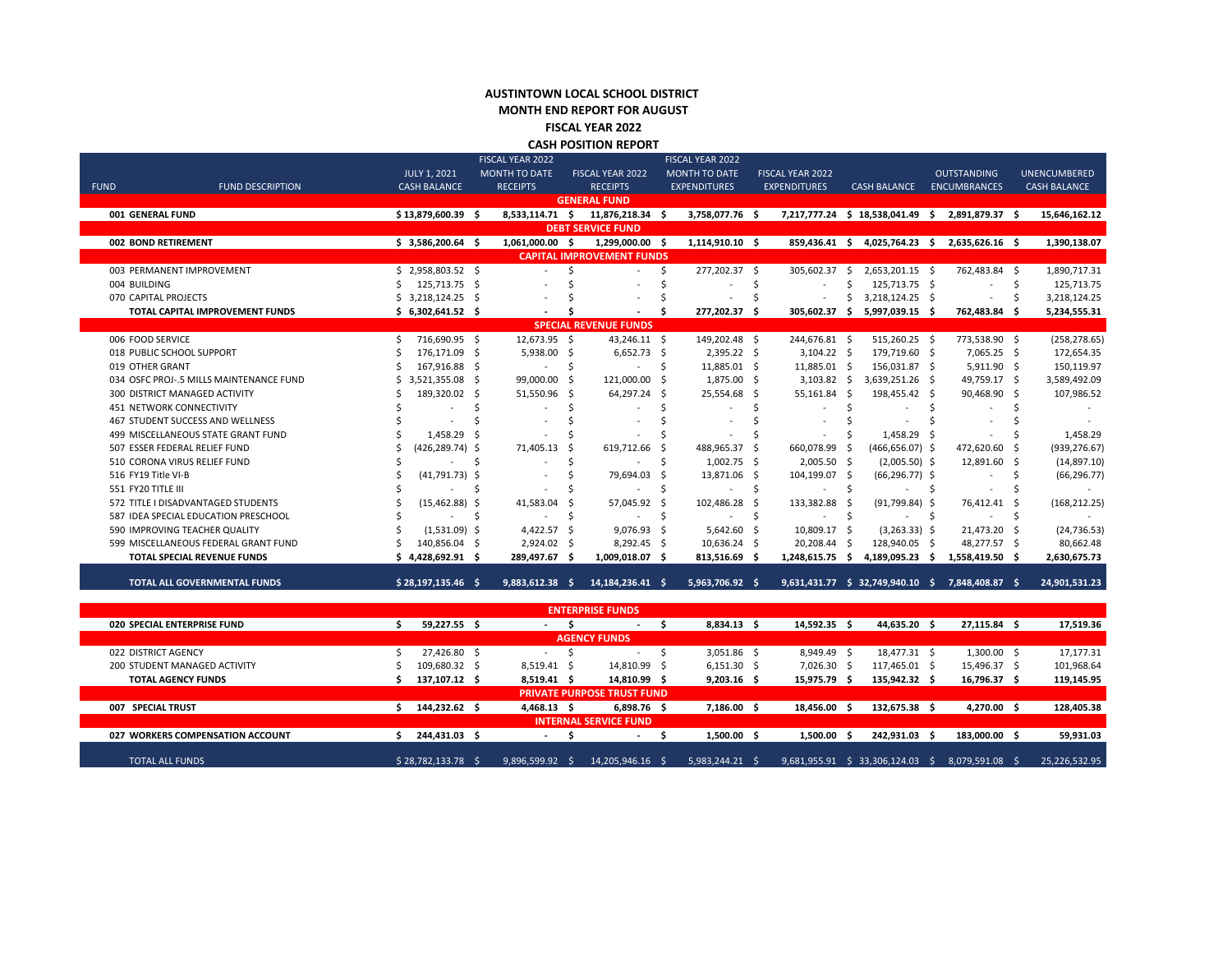## **AUSTINTOWN LOCAL SCHOOL DISTRICT MONTH END REPORT FOR AUGUST FISCAL YEAR 2022 INVESTMENT REPORT**

|                                  |                      |                                       |                                   | <b>FISCAL YEAR 2022</b>  | <b>AUGUST</b>   |
|----------------------------------|----------------------|---------------------------------------|-----------------------------------|--------------------------|-----------------|
|                                  |                      |                                       | <b>INVESTMENT INCOME LESS</b>     | <b>INVESTMENT INCOME</b> | <b>INTEREST</b> |
| <b>BANK INVESTMENT TYPE</b>      | <b>BALANCE VALUE</b> |                                       | <b>MANAGEMENT FEES FOR AUGUST</b> | POSTED TO DATE           | <b>RATE</b>     |
|                                  |                      | REDTREE INVESTMENTS HELD BY U.S. BANK |                                   |                          |                 |
| US GOVERNMENT AGENCY             | 1,613,288.75         |                                       |                                   |                          | 0.43%           |
| US GOVERNMENT AGENCY DISCOUNT    | 1,447,631.95         |                                       |                                   |                          | 0.22%           |
| <b>CERTIFICATES OF DEPOSIT</b>   | 4,885,438.65         |                                       |                                   |                          | 2.50%           |
| <b>MONEY MARKET</b>              | 32,327.43            |                                       |                                   |                          | 0.01%           |
| <b>TOTAL REDTREE INVESTMENTS</b> | 7.978.686.78         |                                       | 26.289.50                         | 35.177.44                | 2.06%           |
|                                  |                      |                                       |                                   |                          |                 |

|                                                   |                                      | SECURITIES<br>ЧI<br>TOP |           |           |       |
|---------------------------------------------------|--------------------------------------|-------------------------|-----------|-----------|-------|
| <b>SECURITIES</b><br>HILLIU.                      | 101 <sub>0</sub><br>.<br>2.72J.1J1.U |                         | 140.96    | 140.96    | 0.43% |
| L REDTREE AND HILLTOP INVESTMENTS<br><b>TOTAL</b> | 10.736.205.28                        |                         | 26.430.46 | 35.318.40 | 2.03% |

|                                    |                       | <b>MONEY MARKET ACCOUNTS</b> |           |           |       |
|------------------------------------|-----------------------|------------------------------|-----------|-----------|-------|
| <b>STAR OHIO</b>                   | 108,620.58            |                              | 7.15      | 14.04     | 0.08% |
| <b>FARMERS NATIONAL BANK</b>       | 22,169,577.83         |                              | 2.273.27  | 4.114.23  | 0.12% |
| <b>TOTAL MONEY MARKET ACCOUNTS</b> | <b>;22,278,198.41</b> |                              | 2,280.42  | 4.128.27  | 0.67% |
|                                    |                       |                              |           |           |       |
| <b>TOTAL INVESTMENTS</b>           | 30,256,885.19         |                              | 28,710.88 | 39.446.67 |       |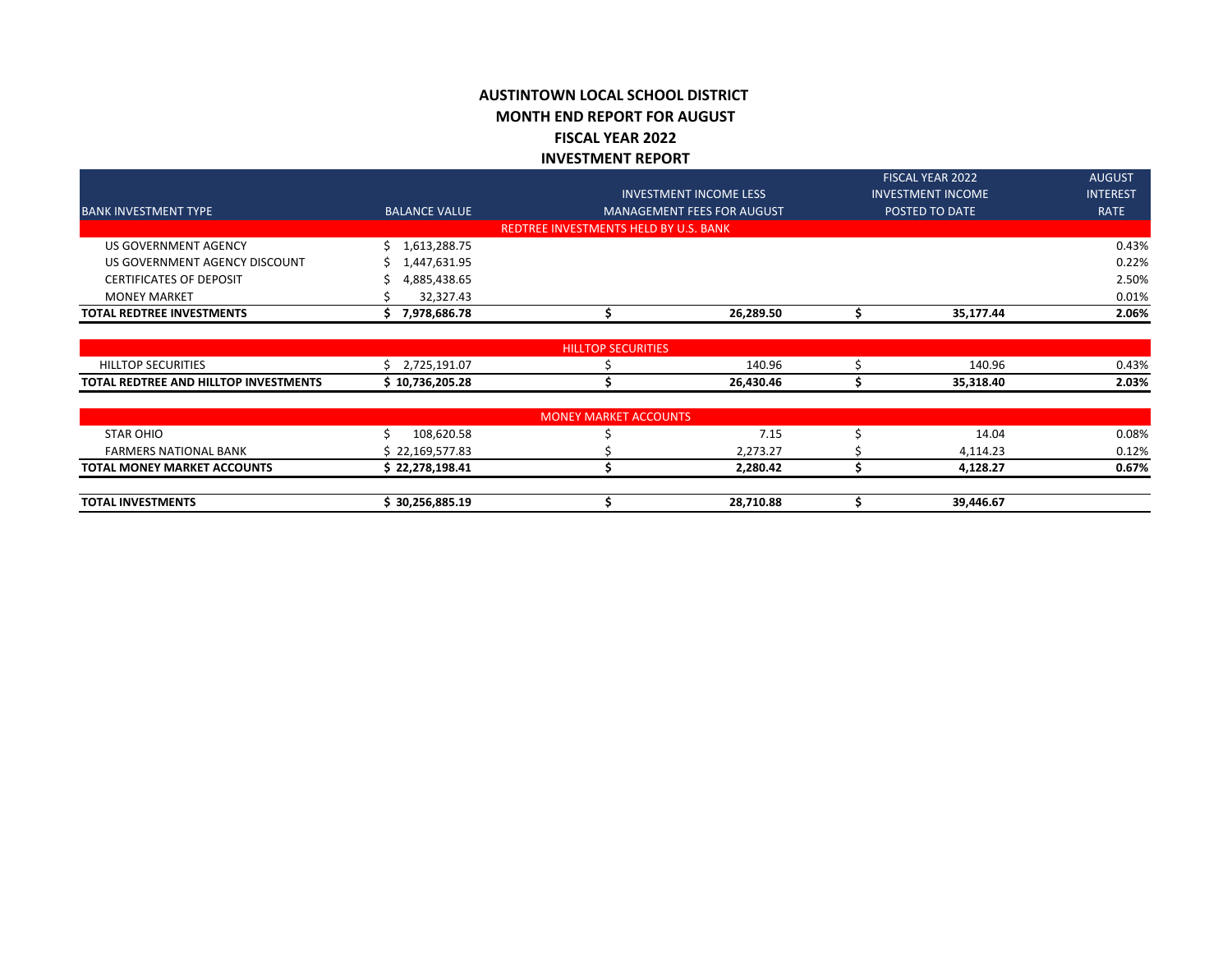### **AUSTINTOWN LOCAL SCHOOL DISTRICT MONTH END REPORT FOR AUGUST**

**FISCAL YEAR 2022**

**Corrections (108,778.48)**

**BANK RECONCILIATION**

|                                                            |                      | <b>DAIVIN INCLUSIVATION</b> |                                               |              |
|------------------------------------------------------------|----------------------|-----------------------------|-----------------------------------------------|--------------|
| <b>Farmers Sweep</b>                                       | \$1,500,000.00       |                             |                                               |              |
| Farmers Money Market                                       | \$22,169,577.83      |                             |                                               |              |
| <b>HillTop Securities</b>                                  | \$2,725,191.07       |                             |                                               |              |
| Star Ohio                                                  | \$108,620.58         |                             |                                               |              |
| Red Tree Investments                                       | \$7,978,686.78       |                             |                                               |              |
| <b>BANK BALANCES</b>                                       | \$34,482,076.26      |                             |                                               |              |
| <b>OUTSTANDING PETTY CASH</b>                              |                      |                             |                                               |              |
| <b>Athletics Change Fund</b>                               | 5,000.00             |                             |                                               |              |
| <b>Food Service</b>                                        | 550.00               |                             |                                               |              |
| <b>Building Change Fund</b>                                | 50.00                |                             |                                               |              |
| <b>Treasurer Office</b>                                    | 50.00                |                             |                                               |              |
| <b>Outstanding Petty Cash</b>                              | \$<br>5,650.00       |                             |                                               |              |
| <b>OUTSTANDING A/P CHECKS</b><br>OUSTANDING PAYROLL CHECKS | \$<br>(1,073,274.79) |                             |                                               |              |
| AP RECON                                                   | \$<br>(108, 778.48)  |                             |                                               |              |
| PAYROLL RECON                                              | \$<br>451.04         |                             |                                               |              |
| <b>BANK BALANCE</b>                                        | 33,306,124.03        |                             |                                               |              |
| <b>FUND BALANCE</b>                                        | 33,306,124.03        |                             |                                               |              |
| <b>Bank Balance = Fund Balance</b>                         | 0.00                 |                             |                                               |              |
| <b>OUTSTANDING A/P CHECK CALCULATION:</b>                  |                      |                             | <b>OUTSTANDING Payroll CHECK CALCULATION:</b> |              |
| <b>Current A/P Outstanding Checks</b>                      |                      |                             | <b>Current Payroll Outstanding Checks</b>     |              |
| <b>OUTSTANDING A/P CORRECTIONS CALCULATION:</b>            |                      |                             |                                               |              |
| Deposits in Transit                                        | \$<br>300.00         |                             |                                               | \$<br>451.04 |
| <b>TITAN PAYMENTS</b>                                      |                      |                             |                                               |              |
|                                                            | \$<br>982.40         |                             |                                               |              |
| <b>SERS SURCHARGE</b>                                      | \$<br>(111,069.00)   |                             |                                               |              |
|                                                            |                      |                             |                                               |              |
| <b>Payroll Account Transfer</b>                            | 1,008.12             |                             |                                               |              |
|                                                            |                      |                             |                                               |              |

**Total A/P** 

#### **OUTSTANDING Payroll CHECK CALCULATION:**

| <b>Current Payroll Outstanding Checks</b> |  |              |
|-------------------------------------------|--|--------------|
|                                           |  |              |
|                                           |  |              |
|                                           |  | \$<br>451.04 |
|                                           |  |              |
|                                           |  |              |
|                                           |  |              |
|                                           |  |              |
|                                           |  |              |
|                                           |  |              |
|                                           |  |              |
| <b>Total Payroll</b>                      |  |              |
| <b>Corrections</b>                        |  | 451.04       |
|                                           |  |              |